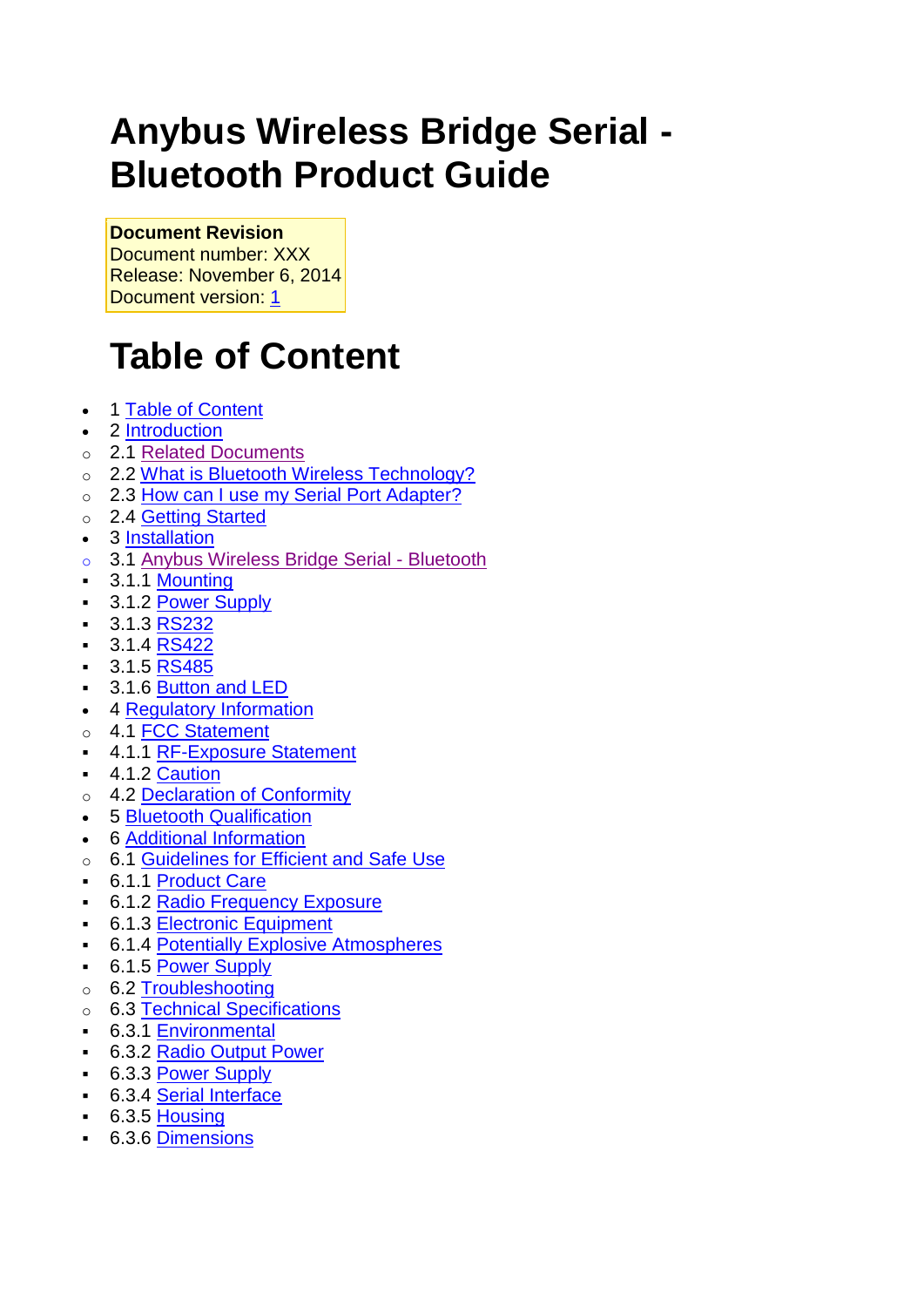# <span id="page-1-0"></span>**Introduction**

Congratulations on your purchase of an Anybus Wireless Bridge Serial – Bluetooth. This gateway can be used as a component in many types of systems allowing them to communicate wirelessly with other Bluetooth products such as PC-cards, laptops, handheld computers, mobile phones and other gateways or serial port adapters. The gateway is a suitable component in new products as well as in existing products. This guide especially focuses on how to mount the gateway and how to use the connectors.

Brief overview of the features of the Anybus Wireless Bridge Serial – Bluetooth:

Metal housing (IP65), long range (12 dBm), RS232/RS422/RS485 (DSUB) serial interface, stub antenna, accepts 8-30 VDC power supply. AT Mode and Extended Data Mode command interface.



Please read the chapter "Guidelines for Efficient and Safe use" before using the gateway.

# <span id="page-1-1"></span>**Related Documents**

- **Anybus Wireless Bridge Serial - Bluetooth Getting Started** Describes the basic concept and functionality of the Wireless Bridge using Classic Bluetooth connections.
- **Anybus Wireless Bridge Serial - Bluetooth AT Commands** Describes all AT commands, default values for AT commands, and possible constraints for different Wireless Bridge models.

# <span id="page-1-2"></span>**What is Bluetooth Wireless Technology?**

Bluetooth allows compatible portable and stationary communications devices to communicate without using cables. The technology is based on a radio link that offers fast and reliable transmission of voice and data information. It doesn't require a line-of-sight connection in order to establish and maintain communication. The Bluetooth wireless technology uses a globally available frequency range intended to ensure communication compatibility worldwide. Bluetooth is available in mobile phones, laptops, handheld computers, industrial devices, cars, and more.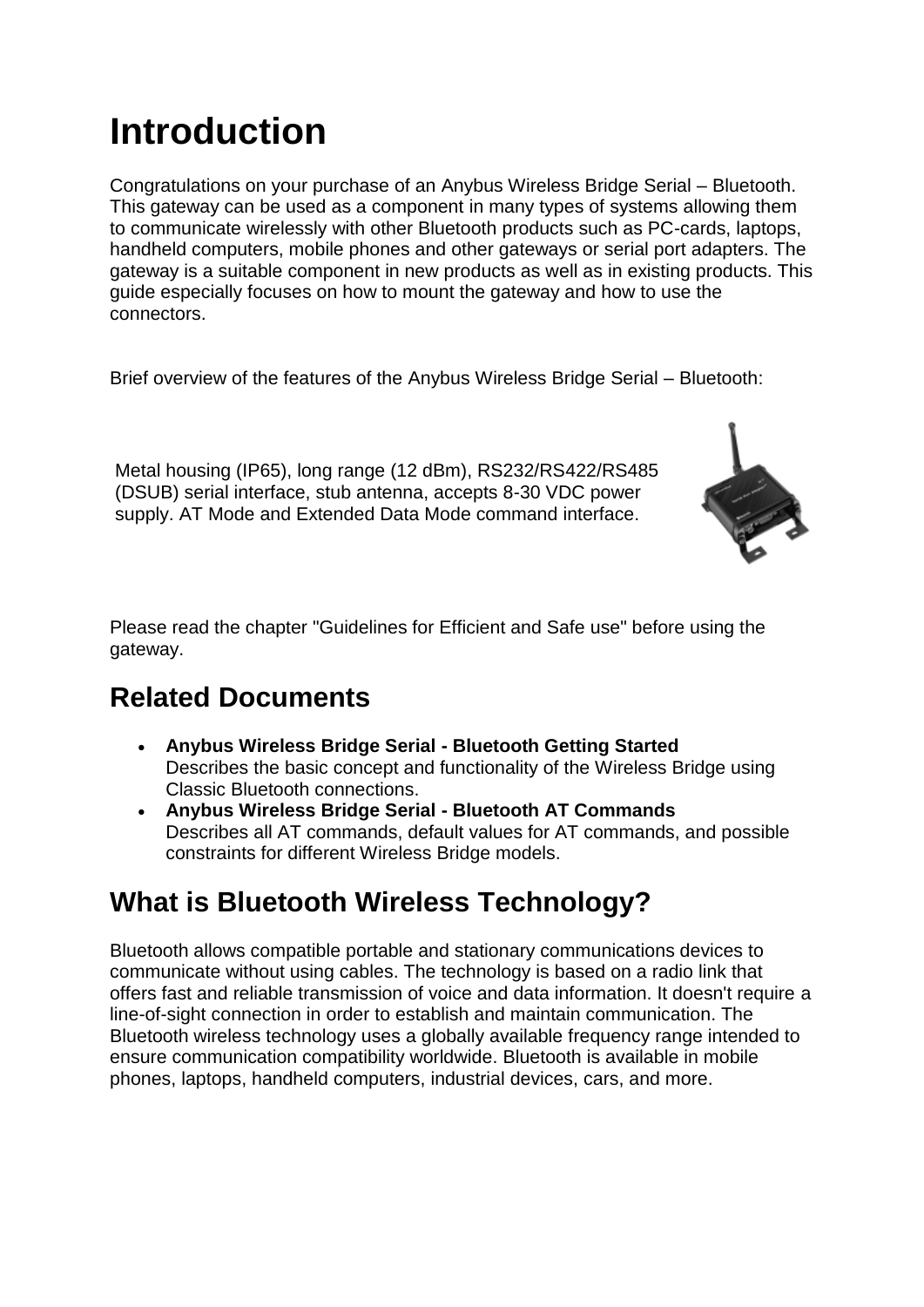# <span id="page-2-0"></span>**How can I use my Serial – Bluetooth gateway?**

Your gateway communicates with its host system using RS232, RS422, or RS485. Once connected to its host system and configured, the gateway can communicate, using Classic Bluetooth and/or Bluetooth low energy, with a wide range of other Bluetooth enabled devices such as other gateways, mobile phones, handheld computers and laptops.



*Figure 1.The gateway connected to the controller communicates wirelessly with a Bluetooth enabled Laptop.*

The gateway can initiate as well as accept connections to and from other Bluetooth devices. When initiating a connection to another device, the gateway acts as a client. When accepting a connection from another device, the gateway acts as a server. In most cases the gateway communicates with one Bluetooth device at a time, but it is possible to simultaneously communicate with several Bluetooth devices.

# <span id="page-2-1"></span>**Getting Started**

Before using your gateway you must:

- Install the gateway. For more information, see Installation section.
- Configure the gateway. For more information, please read the Getting Started section. It is also possible to use the Toolbox for easy test and configuration.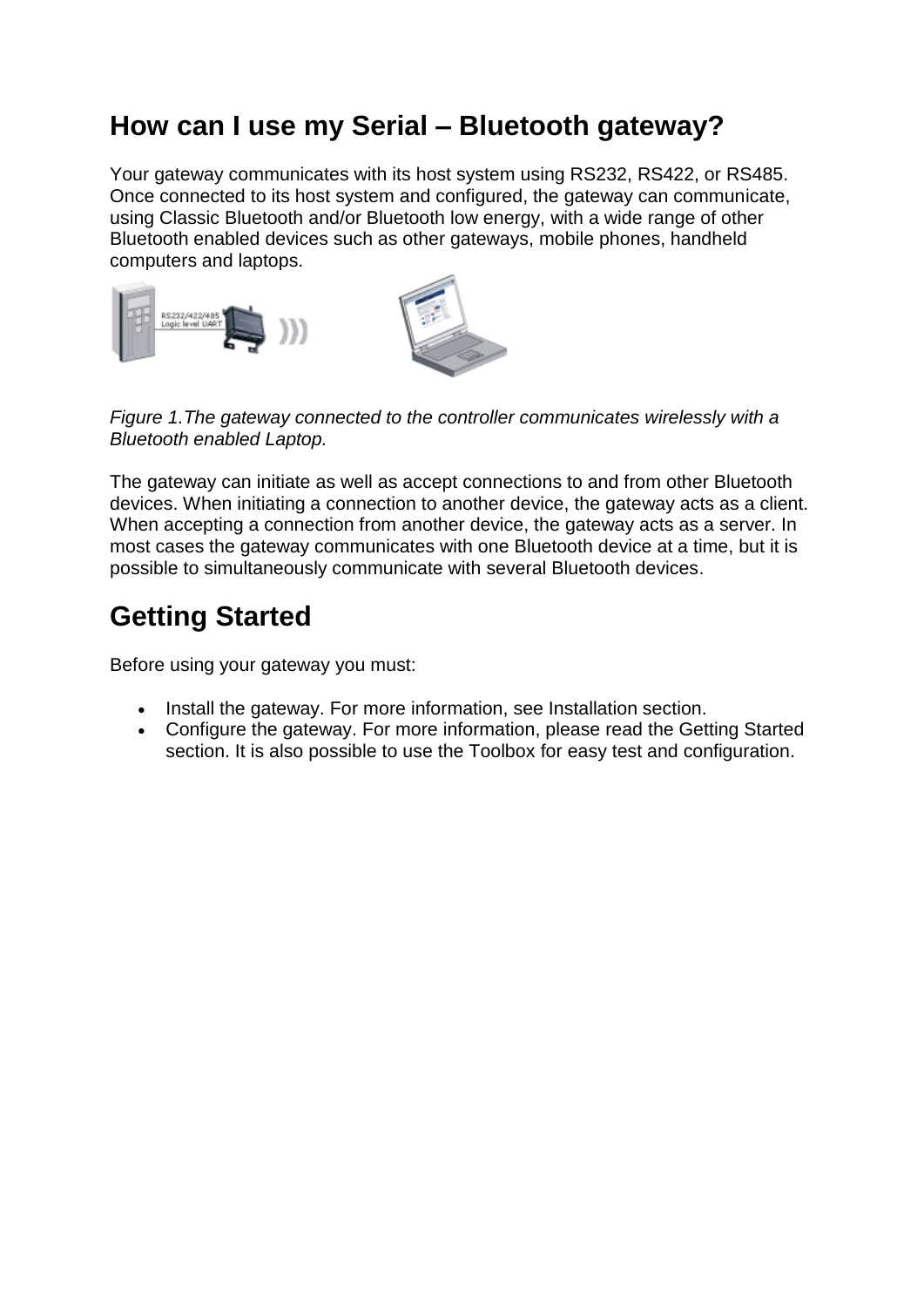# <span id="page-3-0"></span>**Installation**

Before using the gateway it must be connected to its host system and it must be connected to a power supply. This chapter describes how to install the gateway.

# <span id="page-3-1"></span>**Anybus Wireless Bridge Serial - Bluetooth**

# <span id="page-3-2"></span>**Mounting**



*Figure 2.The gateway can be mounted using the mounting holes*

The Wireless Bridge must only be used with the antenna provided with the product. Using another antenna will violate the regulatory type approval. The product cannot be mounted inside a shielded enclosure.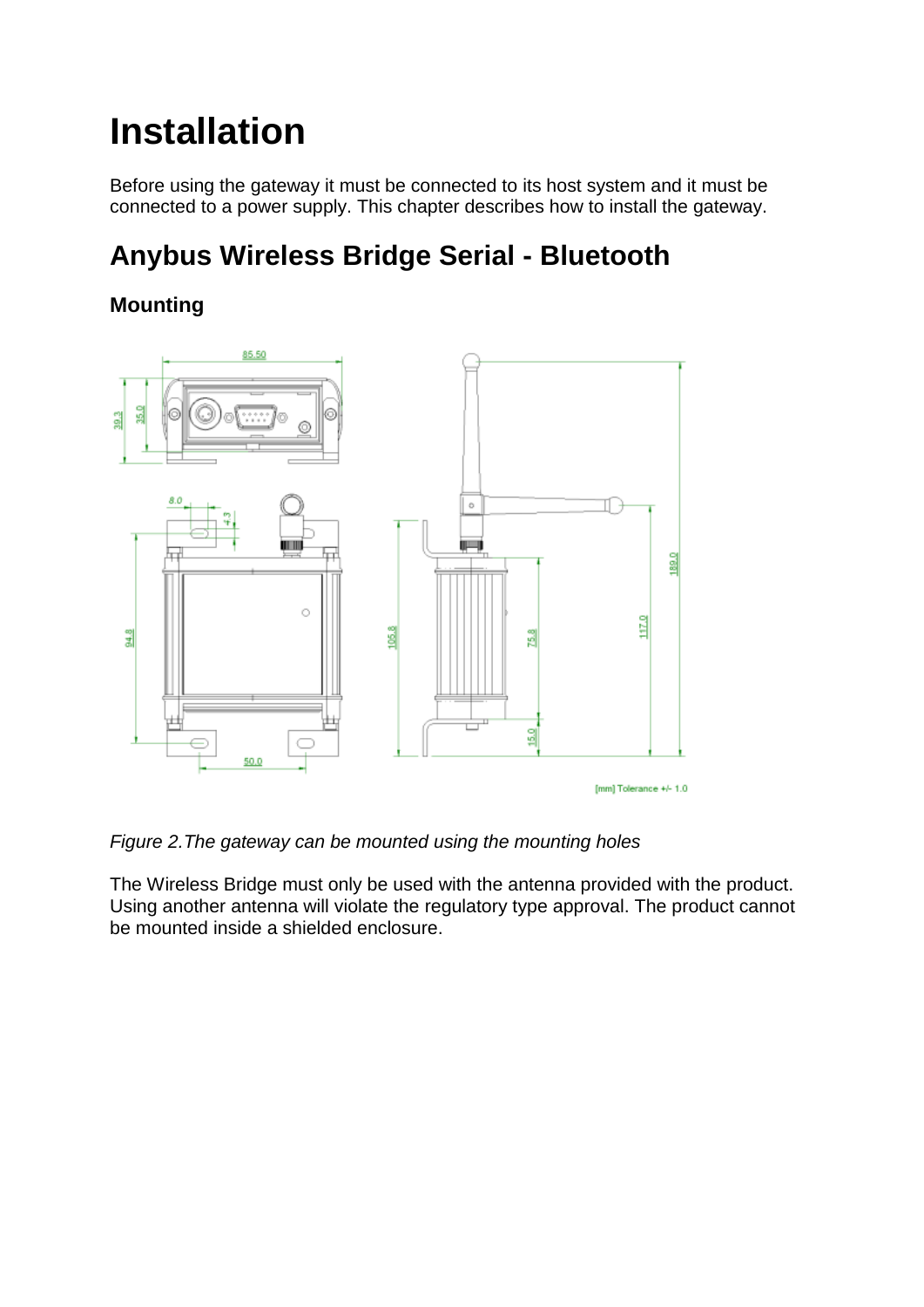# <span id="page-4-0"></span>**Power Supply**

The product shall have a power supply of 8-30 VDC, 1 W on pin 1 (-) and 2 (+) on the power connector. Use a female power connector 712 series from Binder.



*Figure 3. Power connector on the left side and the DSUB serial connector (male) in the middle*

#### *Current consumption*

*Current consumption measured at 30 V.*

| <b>Mode</b>           |                                                    |            | <b>Value Unit</b> |    |
|-----------------------|----------------------------------------------------|------------|-------------------|----|
|                       | Not connected Connectable, discoverable Average 14 |            |                   | mA |
| Not connected Inquiry |                                                    | Peak 26    |                   | mA |
| Connected             | ldle.                                              | Average 18 |                   | mA |
| Connected             | Transmitting @115.2kbit/s Average 20               |            |                   | mA |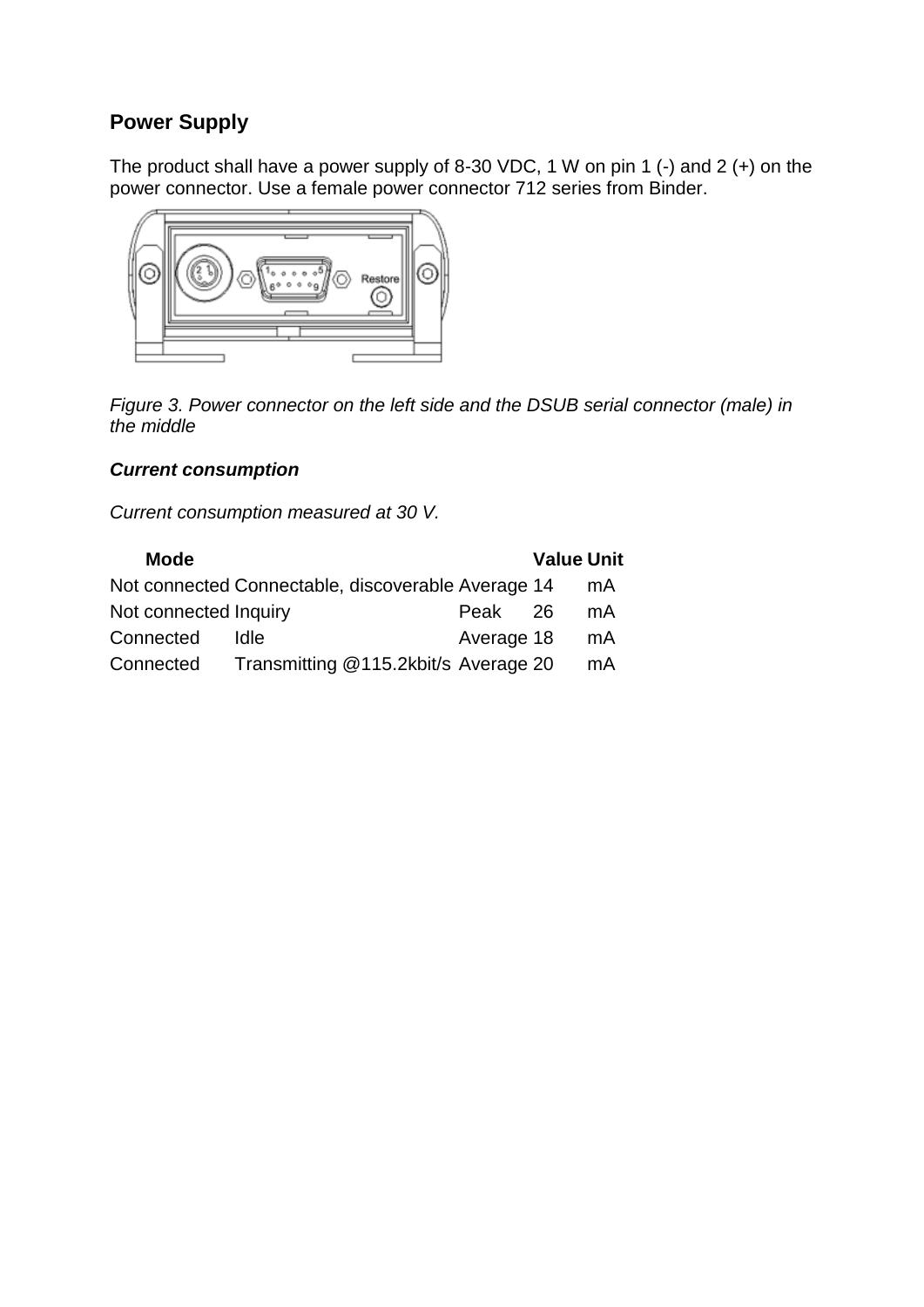### <span id="page-5-0"></span>**RS232**

This model supports RS232 with a male 9-pin DSUB:

- Pin 1: NC, not connected
- Pin 2: RD, input, receive data
- Pin 3: TD, output, transmit data
- Pin 4: DTR, output, data terminal ready
- Pin 5: GND, ground
- Pin 6: DSR, input, data set ready
- Pin 7: RTS, output, request to send
- Pin 8: CTS, input, clear to send
- Pin 9: NC, not connected

The model is designed to operate as a DTE (Data Terminal Equipment). When connecting the gateway to a DCE (Data Communication Equipment), e.g. a modem, a regular modem cable, straight cable, shall be used. When connecting the gateway to another DTE, e.g. a PC, a crossover serial cable must be used. The crossover cable must have TD and RD crossed (pins 2-3 and 3-2), RTS and CTS crossed (pins 7-8 and 8-7) and optionally DTR and DSR crossed (pins 4-6 and 6-4).



*Figure 4.* Crossover cable



*Figure 5.* Straight cable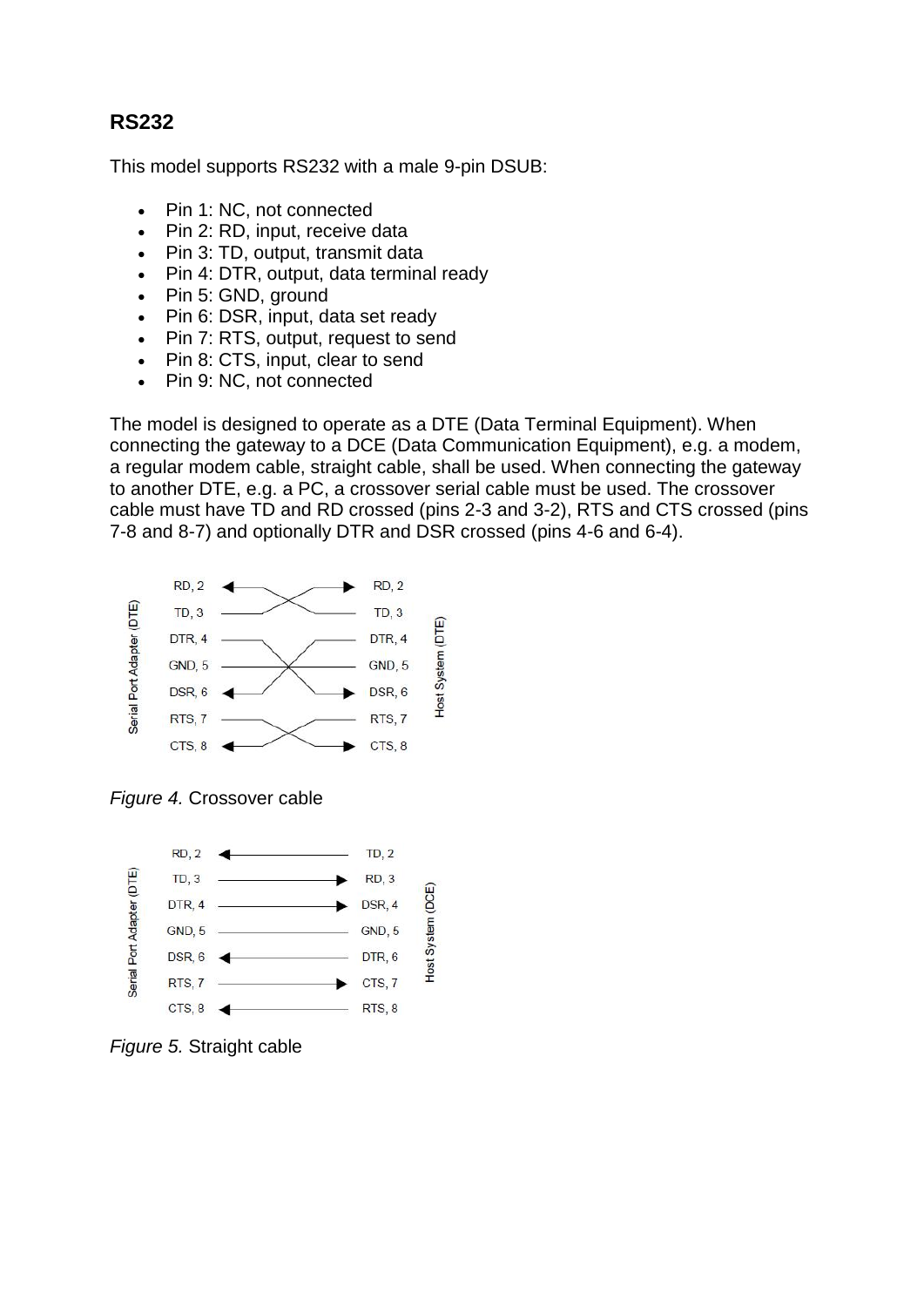## <span id="page-6-0"></span>**RS422**

In this model, the same DSUB connector is used when using RS232, RS422 and RS485. However, in the case of RS422 and RS485, the pins have different meanings compared to RS232. For details please read the AT command specification document.

In the RS422 case, the following pinning is used:

- Pin 1: R-, input, receiver
- Pin 2: T-, output, transmitter
- Pin 3: NC, not connected
- Pin 4: NC, not connected
- Pin 5: NC, not connected
- Pin 6: R+, input, receiver
- Pin 7: NC, not connected
- Pin 8: T+, output, transmitter
- Pin 9: NC, not connected

For four-wire RS422 multidrop, the following connection setup shall be used:



*Figure 6. Four-wire RS422 connection setup.*

Ŗ- $R +$ Ţ.

Device 3

*Note: The definition of R+/R-,T+/T- may vary between manufacturers.*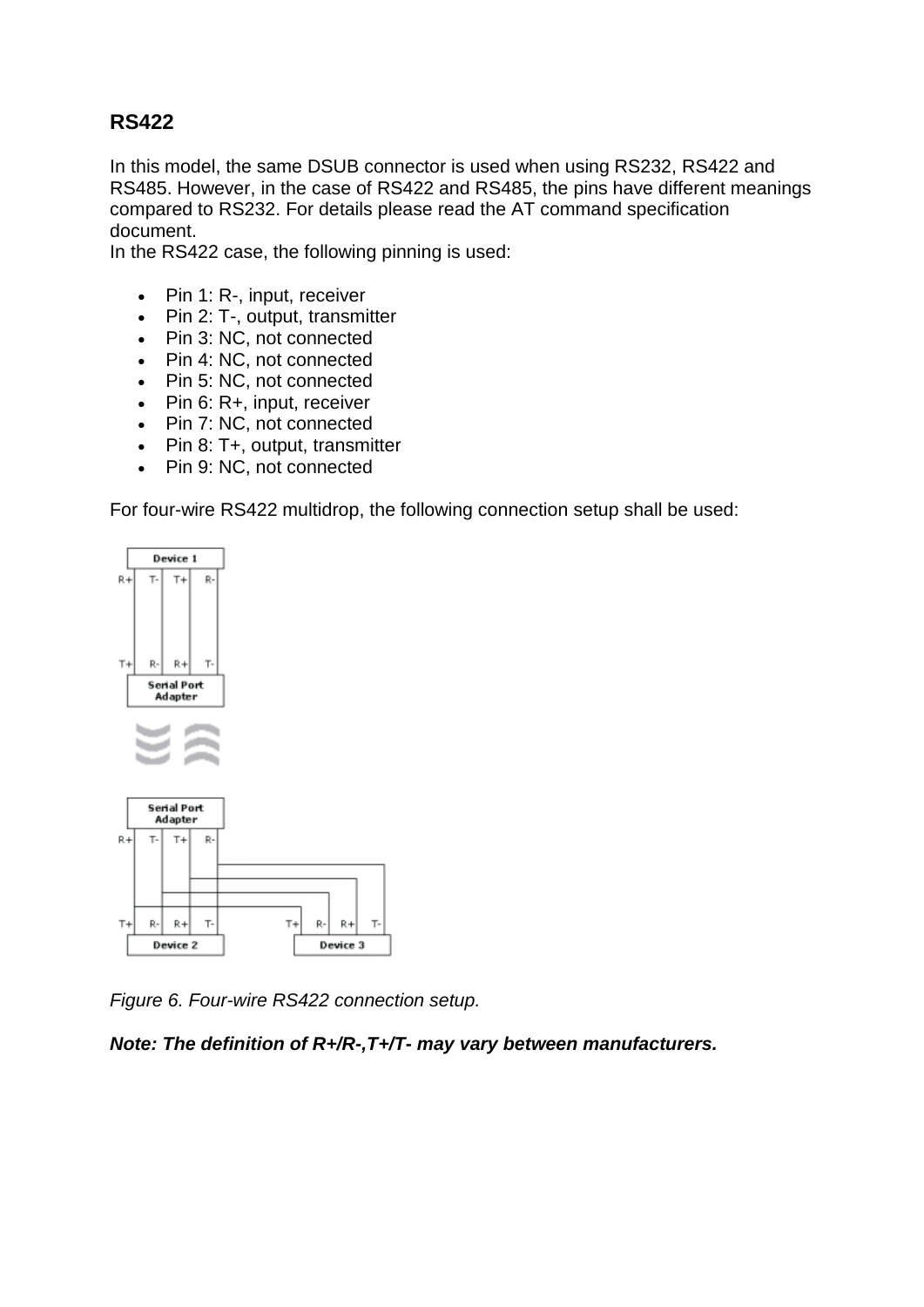### <span id="page-7-0"></span>**RS485**

In the case of RS485, the same pinning as for RS422 is used, except that pins T- and R- must be connected externally and pins T+ and R+ must be connected externally to produce the signals T-/R- and T+/R+. For two-wire RS485 multidrop, the following connection setup shall be used:



*Figure 7. Two-wire RS485 connection setup.*

## <span id="page-7-1"></span>**Button and LED**

If the *restore button* (see Figure 3) is pressed during power on, the default serial settings as well as the default escape sequence are restored. The status LED uses the following color indications.

- *Green*: The current mode is data mode and no connection attempt is in progress.
- *Orange*: The current mode is AT mode.
- *Purple*: A connection attempt is in progress.
- *Blue*: A connection is currently active.
- *Blue Blinking*: A connection is active and data is transmitted or received over air.
- *Red Blinking*: Buffer overflow, parity or framing error detected on the UART.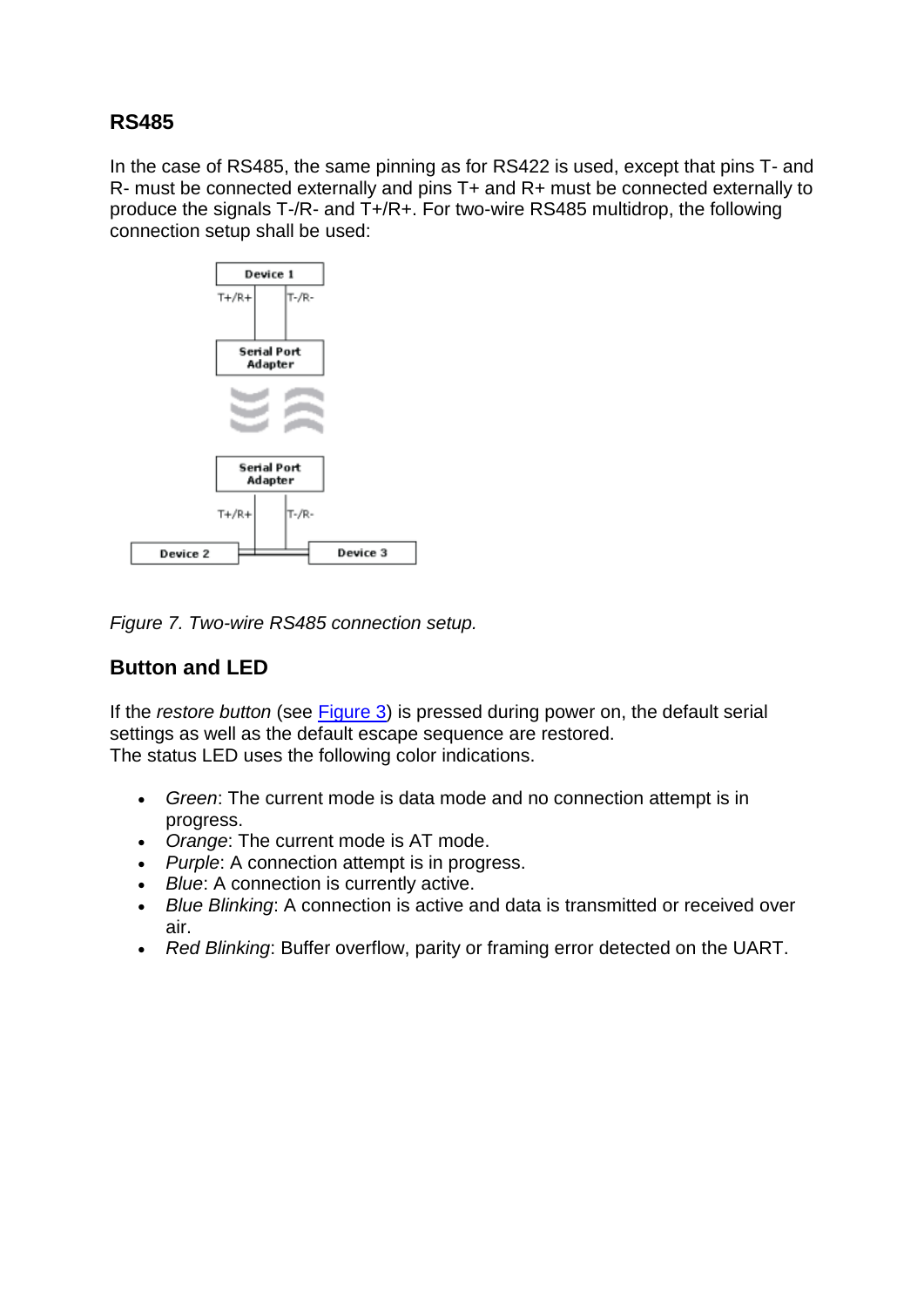# <span id="page-8-0"></span>**Regulatory Information**

# <span id="page-8-1"></span>**FCC Statement**

This device complies with Part 15 of the FCC Rules. Operation is subject to the following two conditions: (1) this device may not cause harmful interference, and (2) this device must accept any interference received, including interference that may cause undesired operation.

**NOTE:** This equipment has been tested and found to comply with the limits for a Class B digital device, pursuant to Part 15 of the FCC Rules. These limits are designed to provide reasonable protection against harmful interference in a residential installation. This equipment generates, uses and can radiate radio frequency energy and, if not installed and used in accordance with the instructions, may cause harmful interference to radio communications. However, there is no guarantee that interference will not occur in a particular installation. If this equipment does cause harmful interference to radio or television reception, which can be determined by turning the equipment off and on, the user is encouraged to try to correct the interference by one or more of the following measures:

- Reorient or relocate the receiving antenna
- Increase the separation between the equipment and receiver
- Connect the equipment into an outlet on a circuit different from that to which the receiver is connected

Consult the dealer or an experienced radio/TV technician for help.

# <span id="page-8-2"></span>**RF-Exposure Statement**

This transmitter MUST have a separation distance of at least 20 cm between the antenna and the body of the user or nearby persons, excluding hands, wrists, feet, and ankles.

If the radio is installed in a laptop display, transmission MUST be prevented if the lid is closed to ensure that the minimum distance of 20 cm between the user and the transmitting antenna is maintained.

Any notification to the end user of installation or removal instructions about the integrated radio is NOT allowed.

# <span id="page-8-3"></span>**Caution**

Any changes or modifications NOT explicitly APPROVED by connectBlue AB could cause the device to cease to comply with FCC rules part 15,and thus void the user's authority to operate the equipment.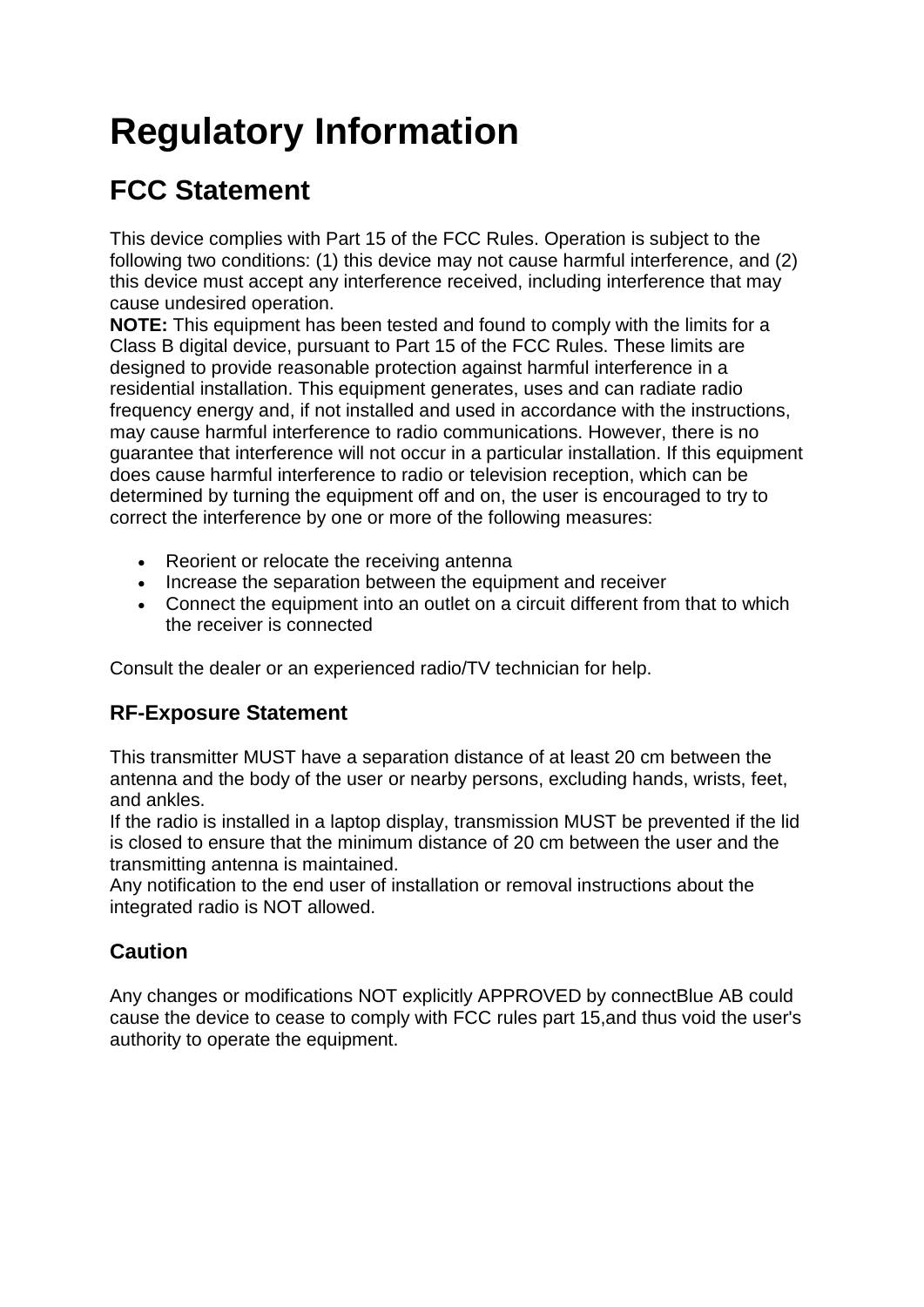# <span id="page-9-0"></span>**Declaration of Conformity**

# $\epsilon$

### **R&TTE Directive 1999/5/EC:**

Effective use of frequency spectrum: EN 300 328 V1.7.1 (2006-10)

EMC: EN 301 489-1 V1.9.2 (2011-09) EN 301 489-17 V2.2.1 (2012-09) EN 61000-6-2 (2005)

Health and safety: EN 62479:2010 EN 60950-1:2006 + A11:2009 + A1:2010 + A12:2011 IEC 60950-1:2005 + A1:2009

### **Medical Electrical Equipment**

IEC 60601-1-2 (2007)

# <span id="page-9-1"></span>**Bluetooth Qualification**

The Anybus Wireless Bridge Serial - Bluetooth has been qualified according to the Bluetooth specification.

| <b>Device</b>          | <b>Bluetooth</b> | <b>Referenced QDIDs</b><br>specification |  |
|------------------------|------------------|------------------------------------------|--|
| <b>Anybus Wireless</b> |                  |                                          |  |
| <b>Bridge Serial -</b> | 4.0              | B018179 combined with B020585            |  |
| <b>Bluetooth</b>       |                  |                                          |  |

The following Bluetooth profiles are supported (covered functionality):

- Generic Access Profile (GAP)
- Service Discovery Application Profile (SDAP)
- Serial Port Profile (SPP)
- Dial-up Networking Profile (DUN GW, DUN DT)
- Personal Area Network Profile (PAN PANU, PAN NAP)
- Generic Attribute Profile (GATT)
- Device Information Service (DIS)
- connectBlue Low Energy Serial Port Service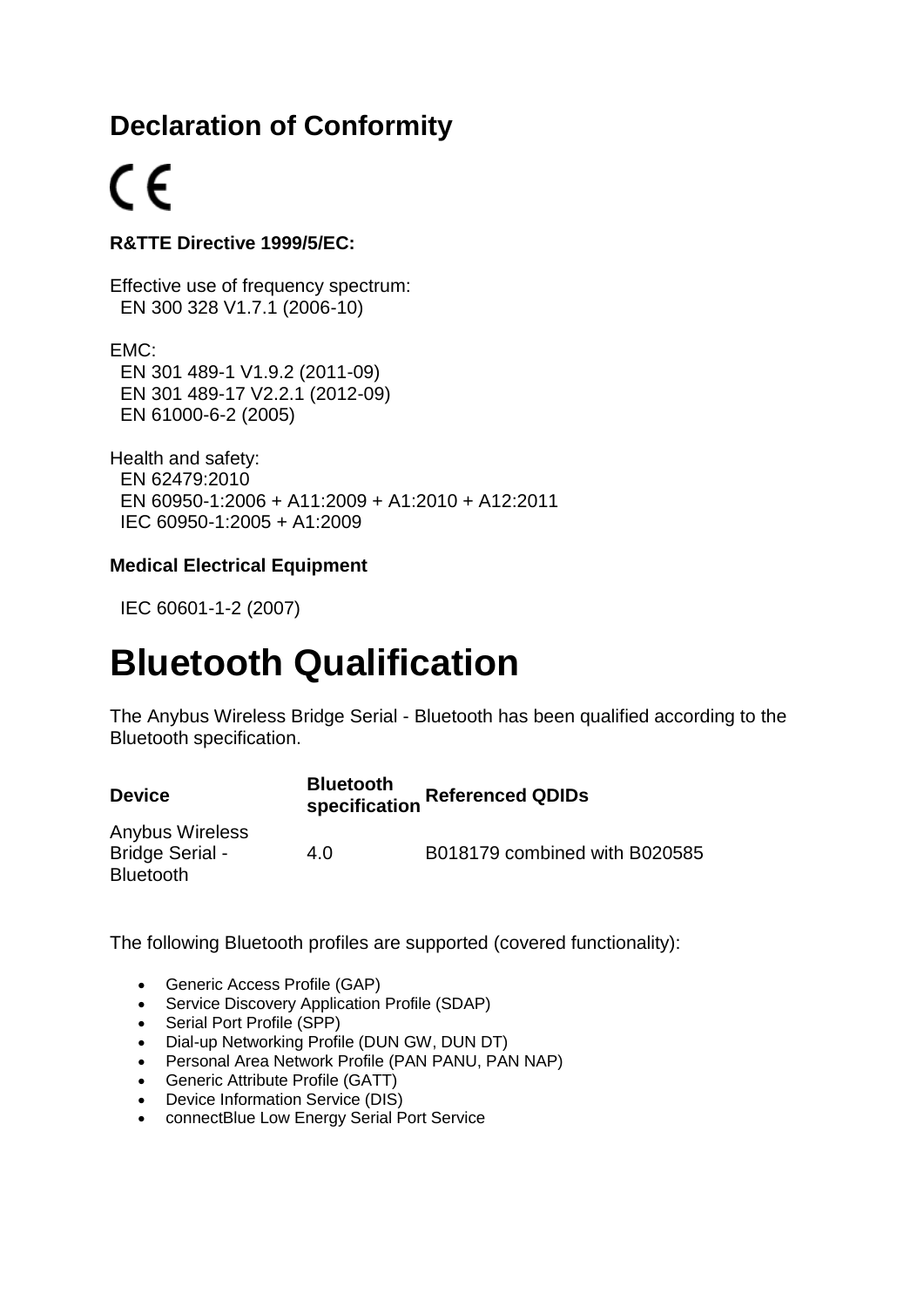# <span id="page-10-0"></span>**Additional Information**

# <span id="page-10-1"></span>**Guidelines for Efficient and Safe Use**

Read this information before using your gateway.

For any exceptions, due to national requirements or limitations, when using your gateway, please visit [www.bluetooth.com.](http://www.bluetooth.com/)

*Note: Changes or modifications to the product not expressly approved by HMS will void the user's authority to operate the equipment.*

# <span id="page-10-2"></span>**Product Care**

- Do not expose your product to liquid or moisture.
- Do not expose you product to extreme hot or cold temperature (see Technical Specification for further information)
- Do not expose your product to lit candles, cigarettes, cigars, open flames, etc.
- Do not drop, throw or try to bend your product since rough treatment could damage your product.
- Do not attempt to disassemble your product. Doing so will void warranty. The product does not contain consumer serviceable or replaceable components. Service should only be performed by HMS.
- Do not paint your product as the paint could prevent normal use.
- If you will not be using your product for a while, store it in a place that is dry, free from damp, dust and extreme heat and cold.
- The clearance and creepage distances required by the end product must be withheld when the module is installed.
- The cooling of the end product shall not negatively be influenced by the installation of the module when the module is installed.

# <span id="page-10-3"></span>**Radio Frequency Exposure**

The gateway contains a small radio transmitter and receiver. During communication with other Bluetooth products the gateway receives and transmits radio frequency (RF) electromagnetic fields (microwaves) in the frequency range 2400 to 2500 MHz. The output power of the radio transmitter is very low.

When using the gateway, you will be exposed to some of the transmitted RF energy. This exposure is well below the prescribed limits in all national and international RF safety standards and regulations.

# <span id="page-10-4"></span>**Electronic Equipment**

Most modern electronic equipment, for example, in hospitals and cars, is shielded from RF energy. However, certain electronic equipment is not. Therefore: **Note**: This equipment emits RF energy in the ISM (Industrial, Scientific, Medical) band. Please insure that all medical devices used in proximity to this device meet appropriate susceptibility specifications for this type of RF energy.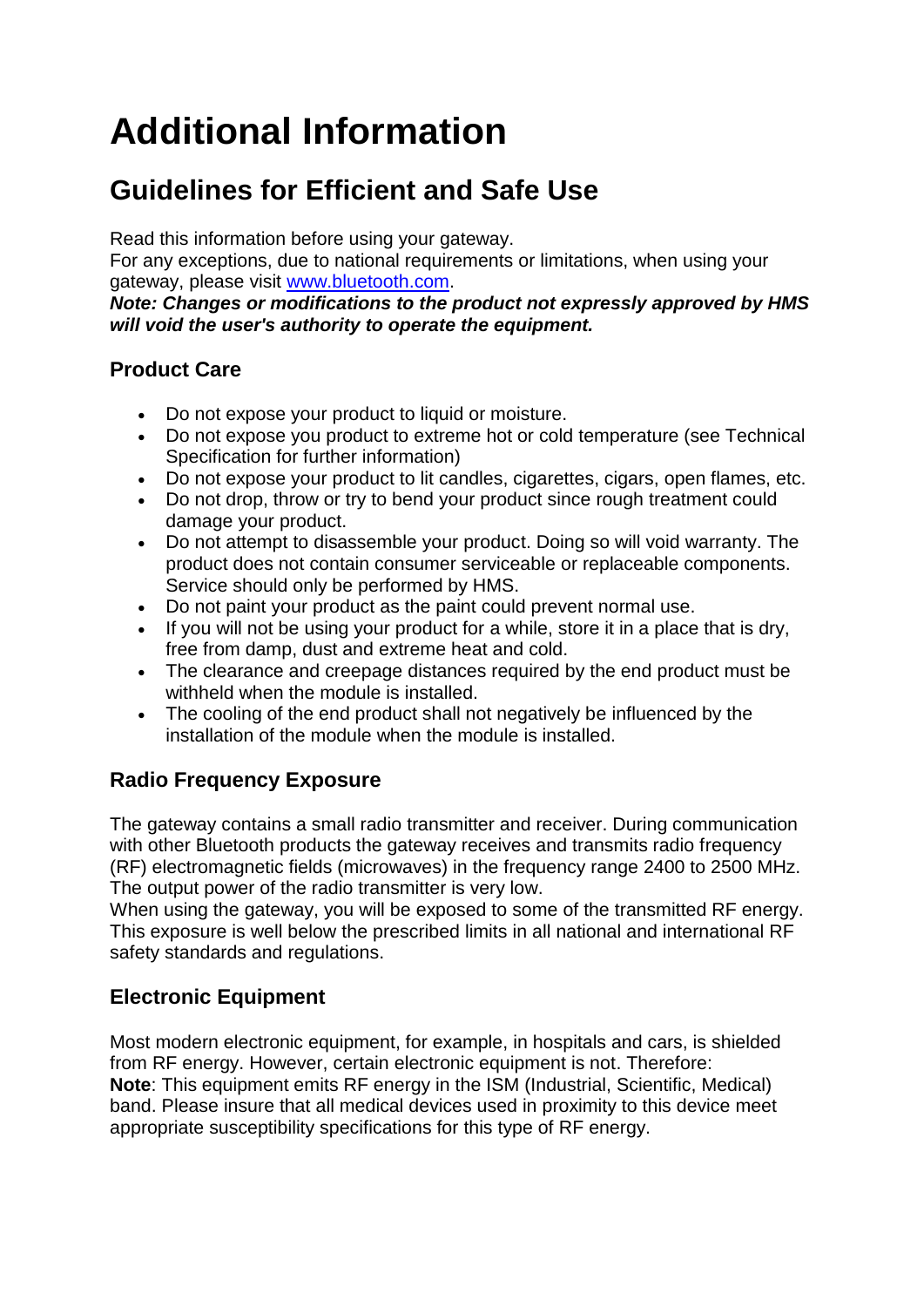## <span id="page-11-0"></span>**Potentially Explosive Atmospheres**

Turn off your electronic device when in any area with potentially explosive atmosphere. It is rare, but your electronic device could generate sparks. Sparks in such areas could cause an explosion or fire resulting in bodily injury or even death. Areas with a potentially explosive atmosphere are often, but not always, clearly marked. They include fueling areas, such as petrol station, below deck on boats, fuel or chemical transfer or storage facilities, and areas where the air contains chemicals or particles, such as grain, dust, or metal powders.

## <span id="page-11-1"></span>**Power Supply**

The gateway must be supplied by a limited power source according to EN 60950-1.

- Connect your power supply only to designated power-sources as marked on the product.
- Make sure all cords and cable are positioned so that they will not be stepped on, tripped over or otherwise subject to damage or stress.
- To reduce risk of electric shock, unplug the unit from any power source before attempting to clean it.

# <span id="page-11-2"></span>**Troubleshooting**

This section lists some problems that you might encounter while using your Anybus Wireless Bridge Serial - Bluetooth.

- 1. I cannot connect. The data I send to the gateway does not arrive at the remote device.
	- o Make sure that you have connected power to your gateway. The LED indicator should emit a green light when powered up, being ready to send and receive data.
	- $\circ$  Your gateway is not configured to use the same serial settings (e.g. baud rate) as your host system. Use the Toolbox to set the correct baud rate.
	- $\circ$  You have configured your gateway to act as a client but you have not selected a server device to connect to. Select a server device using the Toolbox.
	- o Your gateway is too far away from the selected server device. Move the gateway closer to the server device.
	- o You are not using the correct Bluetooth profile. Your gateway must be configured to use the same profile as the device you want to communicate with.
	- $\circ$  The remote device is not in connectable mode. If the server device is another gateway use the Toolbox to set the device in connectable mode. If the device is another Bluetooth device, consult the manual for that device to set it in connectable mode.
	- $\circ$  Make sure that the gateway is in transparent data mode (green light). Make sure that the gateway is not in configuration mode (orange light).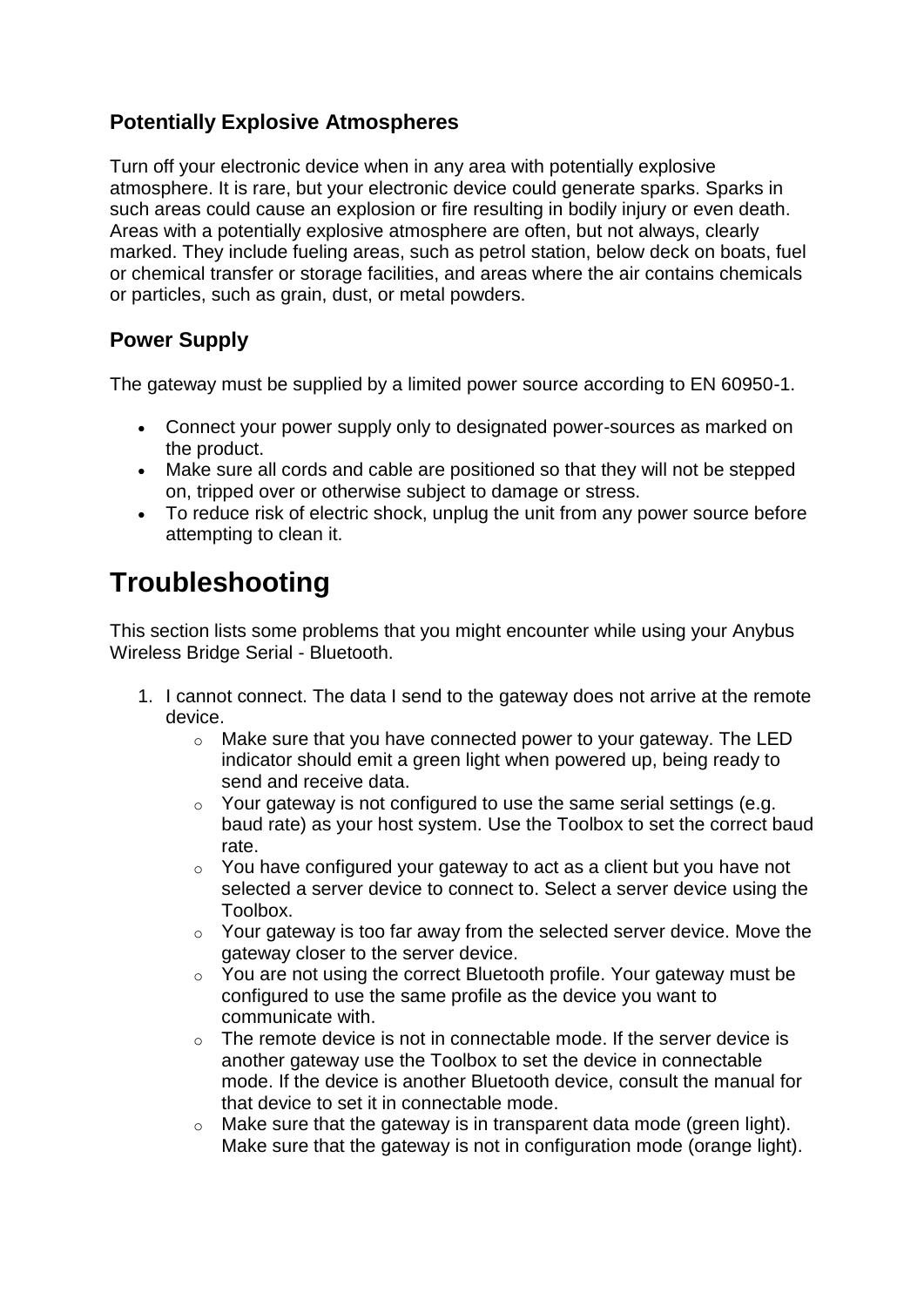- $\circ$  If high security mode has been selected on one of the devices wanting to communicate, the two devices have to be paired with each other. Either disable security or perform pairing. Also, note that pairing is automatic during a connection setup if it is needed.
- 2. The Bluetooth link between my gateway and my selected remote peer disconnects.
	- o Your gateway is configured to disconnect if no data is received or sent during a longer period of time. Use the Toolbox to disable the automatic disconnect or change the value of the timer.
	- $\circ$  Your gateway is too far away from the device it is communicating with. Move the two devices closer to each other.
- 3. There is no color on the LED indicator.
	- o Make sure that power is connected to the gateway.
- 4. When I search for other devices using the Toolbox I cannot find the device I'm searching for.
	- o The remote device is too far away. Move it closer to your gateway.
	- $\circ$  The remote device is not in discoverable mode. If the remote device is a gateway use the Toolbox to set it in discoverable mode. If the remote device is another device, consult the manual of that device to set it in discoverable mode.